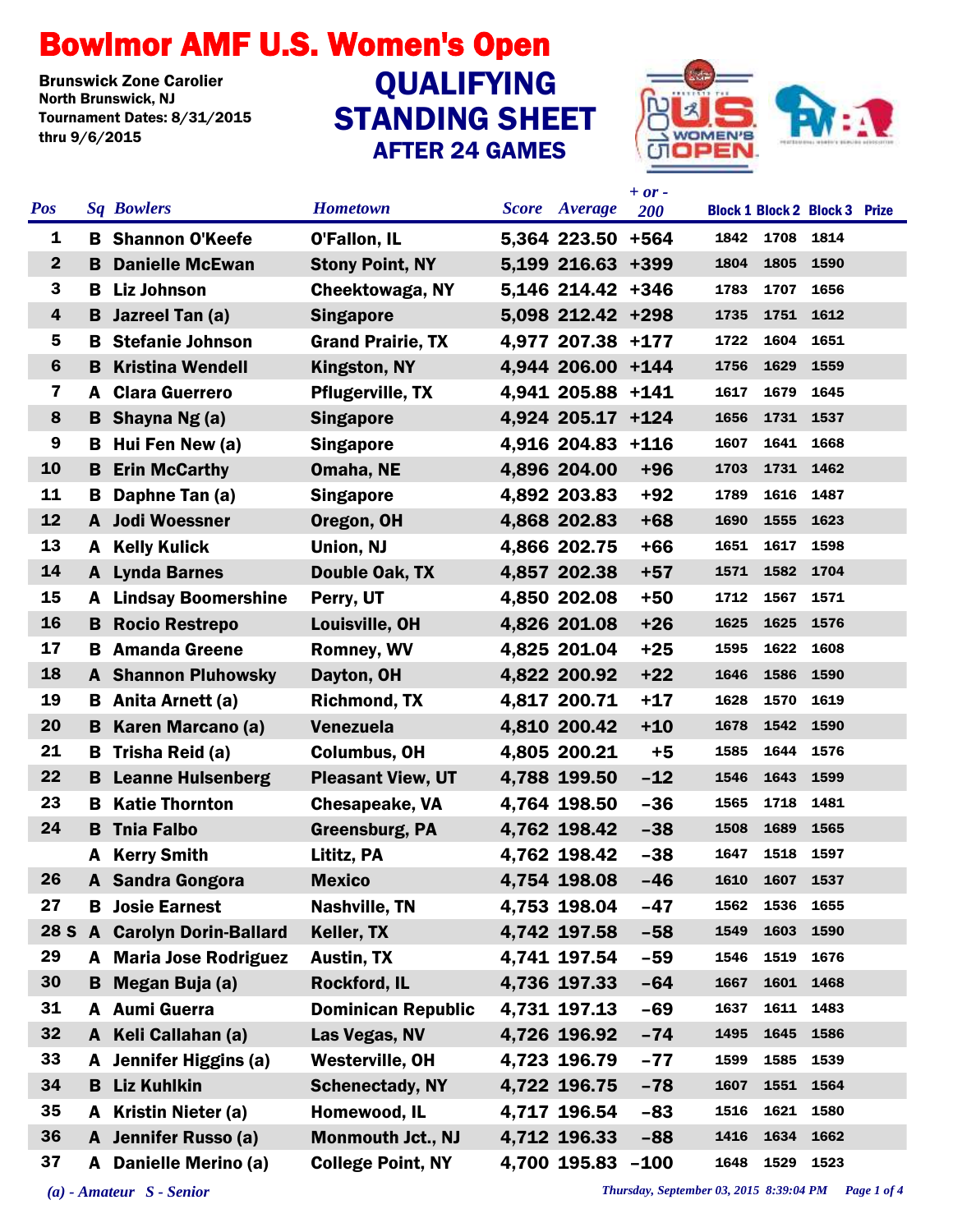|            |                 |                              |                            |                      | $+ or -$   |      |           |                                      |  |
|------------|-----------------|------------------------------|----------------------------|----------------------|------------|------|-----------|--------------------------------------|--|
| <b>Pos</b> |                 | <b>Sq Bowlers</b>            | <b>Hometown</b>            | <b>Score</b> Average | <b>200</b> |      |           | <b>Block 1 Block 2 Block 3 Prize</b> |  |
| 38         |                 | A Sandra Andersson (a)       | <b>Sweden</b>              | 4,699 195.79 -101    |            | 1563 | 1608 1528 |                                      |  |
| 39         | A               | <b>Samantha Schaden</b>      | <b>Baltimore, MD</b>       | 4,693 195.54 -107    |            | 1438 | 1544      | 1711                                 |  |
| 40         |                 | A Shannon Sellens (a)        | <b>Copiague, NY</b>        | 4,687 195.29 -113    |            | 1606 | 1426 1655 |                                      |  |
| 41         | в               | <b>Brandi Branka</b>         | <b>Momence, IL</b>         | 4,682 195.08 -118    |            | 1743 | 1551      | 1388                                 |  |
| 42         | A               | <b>Lilia Robles</b>          | <b>Mexico</b>              | 4,680 195.00 -120    |            | 1613 | 1592 1475 |                                      |  |
| 43         | A               | <b>Elysia Current</b>        | Ephrata, PA                | 4,665 194.38 -135    |            | 1564 | 1484      | 1617                                 |  |
| 44         |                 | <b>B</b> Diana Zavjalova     | Latvia                     | 4,653 193.88 -147    |            | 1496 | 1570 1587 |                                      |  |
| 45         |                 | A Jenny Wegner (a)           | <b>Sweden</b>              | 4,648 193.67 -152    |            | 1571 | 1457      | 1620                                 |  |
| 46 S       | B               | <b>Robin Romeo</b>           | <b>Newhall, CA</b>         | 4,646 193.58 -154    |            | 1636 | 1543      | 1467                                 |  |
| 47         |                 | <b>B</b> Cherie Tan (a)      | <b>Singapore</b>           | 4,639 193.29 -161    |            | 1518 | 1505      | 1616                                 |  |
| 48         |                 | A Leslie Bohn (a)            | Jackson, NJ                | 4,630 192.92 -170    |            | 1695 | 1445 1490 |                                      |  |
| 49         | A               | <b>Kamilah Dammers</b>       | <b>Aruba</b>               | 4,628 192.83 -172    |            | 1600 | 1577      | 1451                                 |  |
|            | в               | <b>Natalie Cortese</b>       | <b>Hoffman Estates, IL</b> | 4,628 192.83 -172    |            | 1585 | 1478 1565 |                                      |  |
| 51         | B               | <b>Brittni Hamilton</b>      | Victor, NY                 | 4,626 192.75 -174    |            | 1516 | 1504      | 1606                                 |  |
|            | <b>Cut Line</b> |                              |                            |                      |            |      |           |                                      |  |
| 52         |                 | <b>B</b> Summer Jasmin       | <b>Beckley, WV</b>         | 4,624 192.67 -176    |            | 1606 | 1545      | 1473                                 |  |
| 53         | В               | <b>Stephanie Martins (a)</b> | <b>Brazil</b>              | 4,620 192.50 -180    |            | 1624 | 1450      | 1546                                 |  |
| 54         |                 | A Eryn Bohleber (a)          | Yaphank, NY                | 4,617 192.38 -183    |            | 1585 | 1459      | 1573                                 |  |
| 55 S       |                 | <b>A</b> Anne Marie Duggan   | Edmond, OK                 | 4,611 192.13 -189    |            | 1514 | 1678 1419 |                                      |  |
| 56         |                 | <b>A</b> Ashly Galante       | Palm Harbor, FL            | 4,604 191.83 -196    |            | 1491 | 1574      | 1539                                 |  |
| 57 S       |                 | <b>B</b> Lucy Sandelin (a)   | Tampa, FL                  | 4,601 191.71 -199    |            | 1632 | 1472 1497 |                                      |  |
|            |                 | A Paola Gomez Roberts (      | <b>Colombia</b>            | 4,601 191.71 -199    |            | 1540 | 1579      | 1482                                 |  |
| 59         | A               | Ida Andersson (a)            | <b>Sweden</b>              | 4.592 191.33 -208    |            | 1584 | 1446      | 1562                                 |  |
| 60         | A               | <b>Missy Parkin</b>          | Laguna Hills, CA           | 4,577 190.71 -223    |            | 1448 | 1698      | 1431                                 |  |
| 61         | A               | <b>Anggie Ramirez</b>        | Chicago, IL                | 4,553 189.71 -247    |            | 1517 | 1546      | 1490                                 |  |
| 62         | A               | Daria Pajak (a)              | <b>Bobson Park, FL</b>     | 4,552 189.67 -248    |            | 1629 | 1421      | 1502                                 |  |
| 63         | A               | <b>Kayla Bandy</b>           | <b>Salisbury, MD</b>       | 4,550 189.58 -250    |            | 1464 | 1596 1490 |                                      |  |
| 64         | A               | <b>Megan Kelly</b>           | Dayton, OH                 | 4,545 189.38 -255    |            | 1500 | 1577 1468 |                                      |  |
| 65         | A               | Jacqui Reese (a)             | McAdoo, PA                 | 4,540 189.17 -260    |            | 1533 | 1454 1553 |                                      |  |
| 66         |                 | <b>B</b> Alexandra Stein (a) | <b>Brooklyn, NY</b>        | 4,534 188.92 -266    |            | 1581 | 1481 1472 |                                      |  |
| 67         | A               | <b>Kaidee Sutphin</b>        | <b>Mount Dora, FL</b>      | 4,528 188.67 -272    |            | 1535 | 1439 1554 |                                      |  |
| 68         | B               | <b>Andrea Ruiz</b>           | <b>Colombia</b>            | 4,527 188.63 -273    |            | 1538 | 1453      | 1536                                 |  |
| 69         | A               | <b>Jacqueline Carbonetto</b> | <b>Blauvelt, NY</b>        | 4,523 188.46 -277    |            | 1484 | 1569      | 1470                                 |  |
| 70         | A               | Kayla Jones (a)              | Johnstown, PA              | 4,520 188.33 -280    |            | 1523 | 1472 1525 |                                      |  |
| 71         | в               | Linda Walbaum                | <b>Brighton, CO</b>        | 4,515 188.13 -285    |            | 1512 | 1473 1530 |                                      |  |
| 72         | В               | <b>Bryanna Caldwell</b>      | <b>Red Rock, AZ</b>        | 4,513 188.04 -287    |            | 1603 | 1455 1455 |                                      |  |
| 73         | A               | <b>Cassandra Leuthold</b>    | <b>Black Hawk, SD</b>      | 4,512 188.00 -288    |            | 1548 | 1493 1471 |                                      |  |
|            |                 | A Alice Kuhn                 | <b>Taylor, PA</b>          | 4,512 188.00 -288    |            | 1487 | 1599      | 1426                                 |  |
|            | A               | <b>Diandra Asbaty</b>        | Chicago, IL                | 4,512 188.00 -288    |            | 1511 | 1513 1488 |                                      |  |
| 76         |                 | <b>B</b> Sarah Lokker        | <b>New Baltimore, MI</b>   | 4,511 187.96 -289    |            | 1504 | 1527      | 1480                                 |  |
|            | A               | <b>Valerie Calberry (a)</b>  | Derry, NH                  | 4,511 187.96 -289    |            | 1493 | 1513      | 1505                                 |  |
| 78         | B.              | Rina Asada (a)               | <b>Japan</b>               | 4,503 187.63 -297    |            | 1526 | 1455 1522 |                                      |  |
| 79         | B               | <b>Mariana Ayala</b>         | Euless, TX                 | 4,486 186.92 -314    |            | 1402 | 1521 1563 |                                      |  |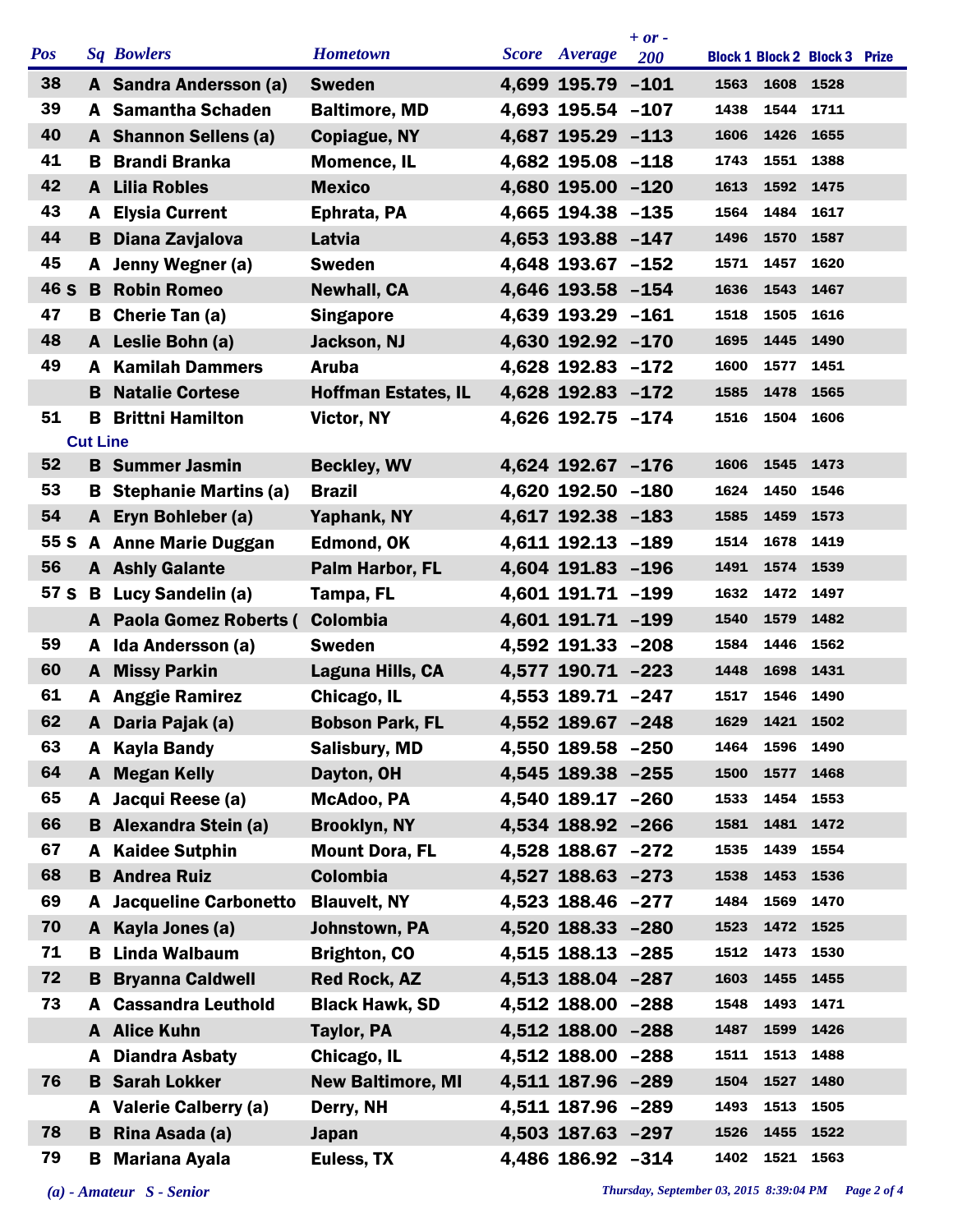|            |    |                               |                             |                      | $+ or -$   |      |           |                                      |  |
|------------|----|-------------------------------|-----------------------------|----------------------|------------|------|-----------|--------------------------------------|--|
| <b>Pos</b> |    | <b>Sq Bowlers</b>             | <b>Hometown</b>             | <b>Score</b> Average | <b>200</b> |      |           | <b>Block 1 Block 2 Block 3 Prize</b> |  |
| 80         | B  | Catie Jensen (a)              | Fort Worth, TX              | 4,481 186.71 -319    |            | 1539 | 1423 1519 |                                      |  |
| 81         | A  | <b>Melissa Kammerer (a)</b>   | <b>Staten Island, NY</b>    | 4,475 186.46 -325    |            | 1503 | 1533      | 1439                                 |  |
| 82         |    | A Julie Oczepek               | Reese, MI                   | 4,460 185.83 -340    |            | 1593 | 1434 1433 |                                      |  |
| 83 S       | B  | <b>Debbie Ayers</b>           | La Mesa, CA                 | 4,451 185.46 -349    |            | 1519 | 1449      | 1483                                 |  |
| 84         |    | A Stephanie Casey (a)         | Yonkers, NY                 | 4,445 185.21 -355    |            | 1480 | 1499      | 1466                                 |  |
| 85         | В  | <b>Jasmine Yeong-Nathan</b>   | <b>Singapore</b>            | 4,438 184.92 -362    |            | 1446 | 1500      | 1492                                 |  |
| 86 S       |    | <b>B</b> Char Hammel (a)      | Las Vegas, NV               | 4,433 184.71 -367    |            | 1539 | 1449      | 1445                                 |  |
| 87         |    | <b>B</b> Laura Rotter (a)     | <b>Schenectady, NY</b>      | 4,430 184.58 -370    |            | 1374 | 1580      | 1476                                 |  |
| 88         | в  | Bernice Lim (a)               | <b>Singapore</b>            | 4,425 184.38 -375    |            | 1325 | 1517      | 1583                                 |  |
| 89         | В  | <b>Elise Bolton</b>           | <b>Merritt Island, FL</b>   | 4,413 183.88 -387    |            | 1438 | 1449      | 1526                                 |  |
| 90 S       | B  | <b>Kristy Whitcher (a)</b>    | <b>Belfair, WA</b>          | 4,408 183.67 -392    |            | 1278 | 1608      | 1522                                 |  |
| 91         | в  | Natsumi Koizumi (a)           | Japan                       | 4,399 183.29         | $-401$     | 1424 | 1530      | 1445                                 |  |
|            | A  | Katy Barnes (a)               | <b>Greenwich, RI</b>        | 4,399 183.29 -401    |            | 1440 | 1530      | 1429                                 |  |
|            | в  | <b>Heather D'Errico</b>       | <b>Rochester, NY</b>        | 4,399 183.29 -401    |            | 1438 | 1488      | 1473                                 |  |
| 94         | A  | Jessica Aiezza (a)            | <b>Mechanicville, NY</b>    | 4,397 183.21 -403    |            | 1461 | 1422 1514 |                                      |  |
| 95         | В  | <b>Chevi Panzanella (a)</b>   | Patterson, NY               | 4,393 183.04         | $-407$     | 1437 | 1502      | 1454                                 |  |
| 96 S       | B  | <b>Tish Johnson</b>           | <b>Colorado Springs, CO</b> | 4,389 182.88 -411    |            | 1416 | 1511 1462 |                                      |  |
| 97         | B. | <b>Brandy Sanderson (a)</b>   | <b>Bossier City, LA</b>     | 4,379 182.46 -421    |            | 1506 | 1515      | 1358                                 |  |
| 98         | A  | <b>Gabriella Mayfield</b>     | Lake Isabella, CA           | 4,375 182.29         | $-425$     | 1564 | 1451      | 1360                                 |  |
| 99         | В  | Geraldine Ng (a)              | <b>Singapore</b>            | 4,364 181.83         | $-436$     | 1484 | 1381      | 1499                                 |  |
| 100        | в  | <b>Rachael Gittings (a)</b>   | <b>Glen Allen, VA</b>       | 4,352 181.33 -448    |            | 1419 | 1551 1382 |                                      |  |
| 101        | A  | Sarah Germano (a)             | <b>Rochester, NY</b>        | 4,345 181.04 -455    |            | 1385 | 1549      | 1411                                 |  |
| 102 S A    |    | <b>Mandy Wilson (a)</b>       | Dayton, OH                  | 4,331 180.46 -469    |            | 1514 | 1320      | 1497                                 |  |
| 103        | В  | <b>Suzette Draper (a)</b>     | Dumont, NJ                  | 4,327 180.29         | $-473$     | 1616 | 1357      | 1354                                 |  |
| 104        | A  | <b>Celina Broderick (a)</b>   | <b>Wallingford, CT</b>      | 4,324 180.17 -476    |            | 1462 | 1353      | 1509                                 |  |
| 105 S      | B  | <b>Paula Vidad</b>            | Sun City, CA                | 4,322 180.08 -478    |            | 1485 | 1353      | 1484                                 |  |
| 106        | B  | Nichole Toto (a)              | Piscataway, NJ              | 4,321 180.04 -479    |            | 1403 | 1382 1536 |                                      |  |
| 107        | в  | <b>Brooke Bower</b>           | <b>Camp Hill, PA</b>        | 4,315 179.79 -485    |            | 1410 | 1457      | 1448                                 |  |
| 108        | A  | <b>Jessica Peters (a)</b>     | <b>Toms River, NJ</b>       | 4,313 179.71 -487    |            | 1406 | 1535      | 1372                                 |  |
| 109        | В  | Kiyoko McDonald (a)           | <b>McKinney, TX</b>         | 4,308 179.50 -492    |            | 1396 | 1503      | 1409                                 |  |
| 110        | B  | <b>Samantha How (a)</b>       | <b>Oregon City, OR</b>      | 4,303 179.29 -497    |            | 1344 | 1530 1429 |                                      |  |
| 111        | В  | Kristin Warzinski (a)         | Lincoln, CA                 | 4,280 178.33 -520    |            | 1344 | 1442      | 1494                                 |  |
| 112        | A  | Crista Vicars (a)             | Longview, WA                | 4,278 178.25 -522    |            | 1380 | 1454 1444 |                                      |  |
| 113        | A  | <b>Brittany Himmelreich</b>   | Cressona, PA                | 4,255 177.29 -545    |            | 1448 | 1384      | 1423                                 |  |
| 114        |    | <b>B</b> Anneli Blomqvist (a) | <b>Sweden</b>               | 4,251 177.13 -549    |            | 1363 | 1373 1515 |                                      |  |
| 115        |    | Nicole Bower (a)              | <b>Camp Hill, PA</b>        | 4,248 177.00 -552    |            | 1382 | 1450      | 1416                                 |  |
| 116        | в  | Karla Pereira (a)             | Alexandria, VA              | 4,236 176.50 -564    |            | 1415 | 1462      | 1359                                 |  |
| 117        | A  | <b>Shanna Chepelsky (a)</b>   | Rochester, NY               | 4,192 174.67 -608    |            | 1354 | 1385      | 1453                                 |  |
| 118 S      | B  | Pam Sprow (a)                 | Lakeland, FL                | 4,190 174.58 -610    |            | 1331 | 1446 1413 |                                      |  |
| 119        |    | <b>A</b> Brittany Morris (a)  | <b>Waymart, PA</b>          | 4,188 174.50         | $-612$     | 1349 | 1466      | 1373                                 |  |
| 120S       |    | A Linda Kelly (a)             | Dayton, OH                  | 4,184 174.33 -616    |            | 1431 | 1364      | 1389                                 |  |
| 121        |    | <b>B</b> Adorna Hayward (a)   | <b>Sandston, VA</b>         | 4,176 174.00 -624    |            | 1376 | 1379      | 1421                                 |  |
| 122S       |    | <b>B</b> Mallory Nutting (a)  | <b>Topsham, ME</b>          | 4,150 172.92 -650    |            | 1341 | 1409      | 1400                                 |  |